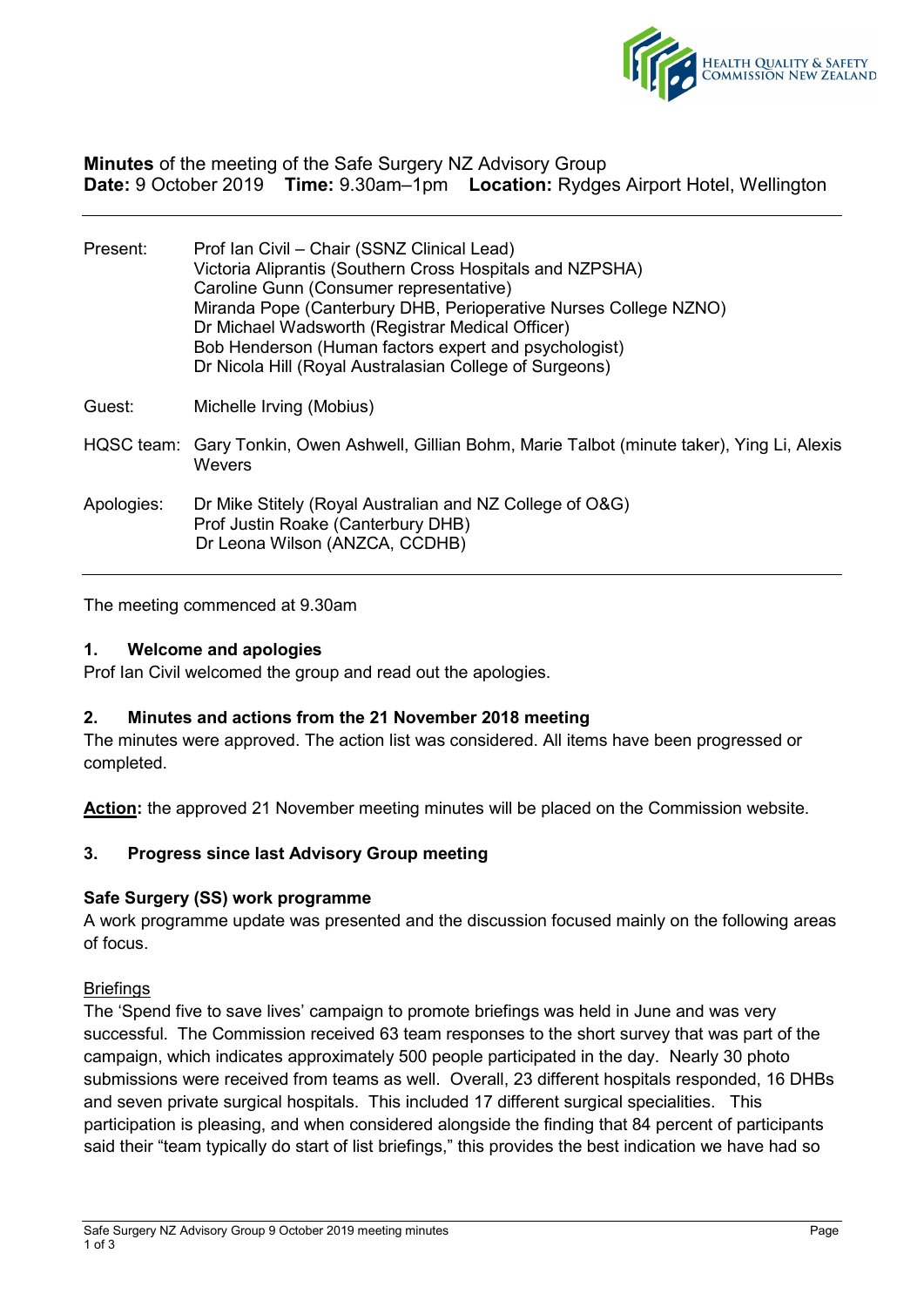

far that these briefings are now widespread. A media release summarising participation and key findings was released following the day.

The group suggested the Commission consider running a similar day next year. The focus could be 'use of the start of list process in an acute or out-of-theatre format'.

The group discussed applicability of briefings and the checklist more widely, in interventional radiology, cardiology, radiology oncology and acutely. It is unclear what the expectation is of colleges for these specialties in relation to briefings and the checklist. For acute situations, it has worked well in at least one example in Canterbury.

Recording of briefings is still an area in which improvement is needed and remains a focus for this financial year.

**Actions:** explore case study on use of checklist acutely in Canterbury; follow-up with colleges of radiology and cardiology about the expectation they have for use of checklist and briefings; undertake work on how 'Start of day briefings' are audited to improve the data collected for this area.

## Process Quality & Safety Markers (QSMs)

Gary Tonkin presented the latest SSNZ QSM results. Overall the results are improving, though there is still variation and engagement with some DHBs will continue to be a focus.

**Action:** continue to engage based on QSM results, with a particular focus on DHBs where no QSM data is being provided.

#### Outcome QSM: DVT/PE

Ying Li and Alexis Wevers (Commission Health Quality Intelligence team) joined the meeting. Ying presented data and graphs based on the Observed versus Expected (OE) ratio of DVT/PE's, by DHB, on a quarterly basis from 2013-18. Ying explained the risk factor model that is applied to reported DVT/PE numbers to achieve the OE ratio. The discussion included the likely impact of confounding variables and potential to link engagement and culture with outcomes.

**Action:** Add data from 2016 to present to the analysis; and add SSNZ checklist achievement as a factor into the model, to see if that helps us understand the correlation between process (checklist) changes and outcomes (DVT/PE).

# **4. Culture Survey**

Michelle Irving (Mobius) joined the meeting for this item and presented an overview of the latest Culture Survey results. The survey is sent to perioperative ward champions and then cascaded out from there. More than 800 people responded to the survey and the results for 2019 have continued the encouraging progress seen in the 2015 and 2017 surveys. Areas for improvement that were highlighted include briefings and debriefings being performed and inconsistency in attitudes of some surgical staff with respect to their buy-in to the surgical safety checklist.

**Action:** Michelle Irving to supply the source data so this can be broken down/analysed by DHB.